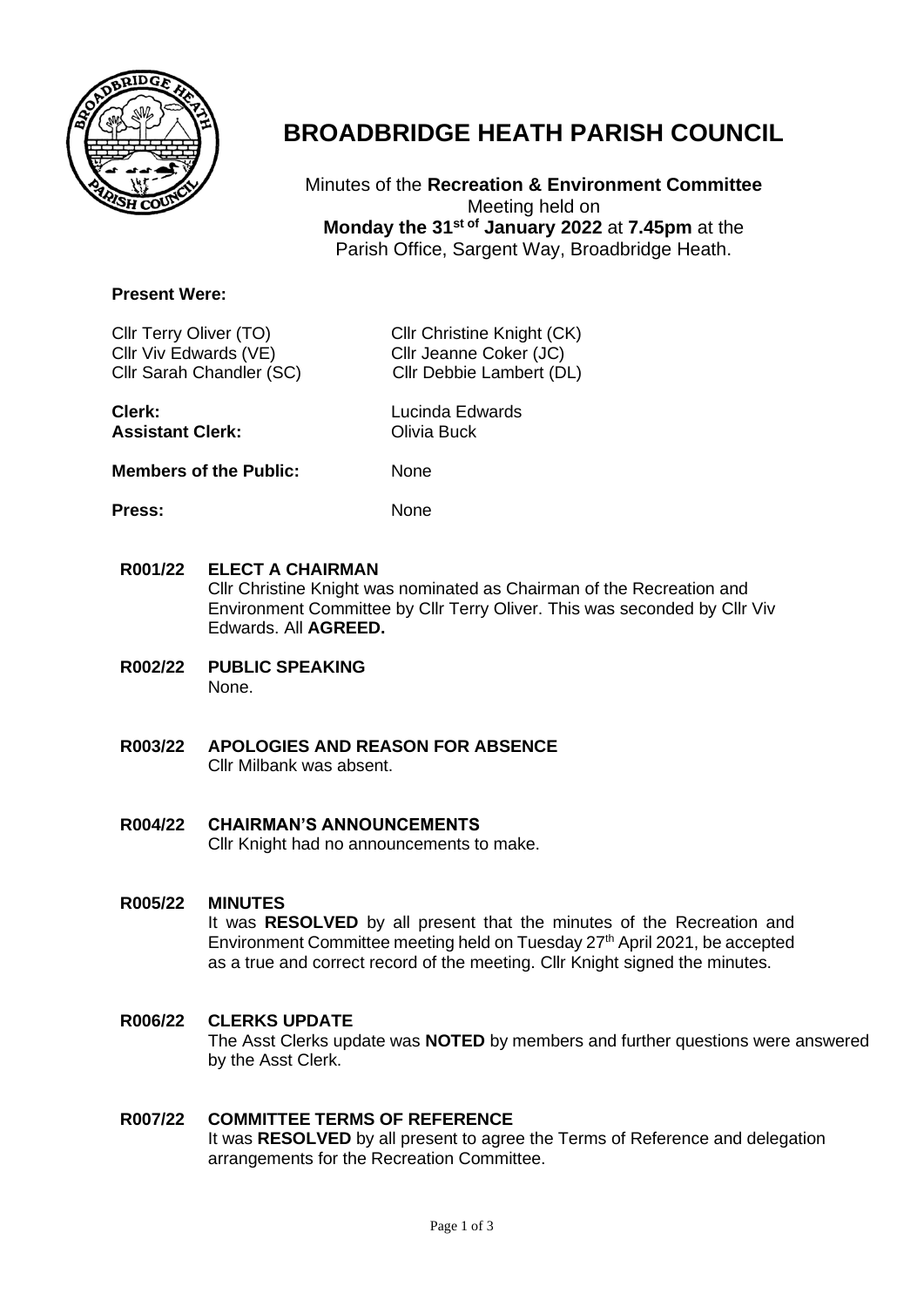#### **R008/22 THE DUCKY**

It was **AGREED** for the Asst Clerk to enquire with HDC and Green Gym volunteers regarding clearing the Ducky Pond trash screens.

### **POLICIES**

- **R009/22** The draft Volunteering Policy was reviewed and **AGREED** for recommendation to Full Council.
- **R010/22**  The draft Open Spaces Policy was reviewed and the following **AGREED**:
	- To rename it Conditions of Use for Open Spaces
	- To include definitions of our open spaces, play areas etc
	- To bring a revised draft to the next meeting for discussion and further review

**R011/22** It was **APPROVED** to add the Platinum Jubilee Flag into the policy and policy to be reviewed by Full Council.

### **CRICKET CLUB LEASE**

**R012/22** The draft Cricket Club Lease was reviewed, and it was **AGREED** to share this draft with BBHCC.

### **ALLOTMENTS**

**R013/22** The Clerk provided an update on the Allotment sites. It was **AGREED** for the Asst Clerk to liaise with Cllr Milbank regrading scheduling an Allotment Sub-Committee meeting.

# **LITTER & DOG FOULING**

**R014/22** Great British Spring Clean  $(25<sup>th</sup> March - 10<sup>th</sup> April 2022)$ .

#### The following was **AGREED**:

- To promote the Great British Spring Clean and promote the PC A-frame and equipment to be borrowed from the Parish Office w/c 28<sup>th</sup> March and w/c 4<sup>th</sup> April. (Times to be confirmed and advertised by the Officers).
- To approve a budget of £300.00 for Officers to purchase equipment to support this event and others, including litter pickers & high-viz jackets.
- **R015/22** It was **AGREED** for the Officers to engage with the community with a short survey regarding the dog bag dispensers and the bags, and the Questions to be delegated and agreed by the Officers with Cllr Knight.
- **R016/22** It was **AGREED** to approve to purchase a Mixed Recycling Unit to be located at the Parish Office site using S106 funds associated from the office.

### **STREETSCENE**

#### **R017/22** Hanging Baskets and Planters.

It was **RESOLVED** by all to continue with Hanging Baskets this year and for the Asst Clerk to pursue planters for the Parish Office to bring back to the next meeting. It was **AGREED** to increase the Hanging Baskets both ends of the line in the village, from last year (12 lampposts) to 16 lampposts and to purchase 8 more ½ baskets (4 full baskets). *(Proposer: JC, Seconded: TO)* It was **AGREED,** Village Entries to be passed to the Highways Working Party for review.

#### **R018/22**  Wildflower Area.

The Wildflower area was discussed, and the following recommendations **AGREED**.

• To not sow any more seed this year and review what re-grows.